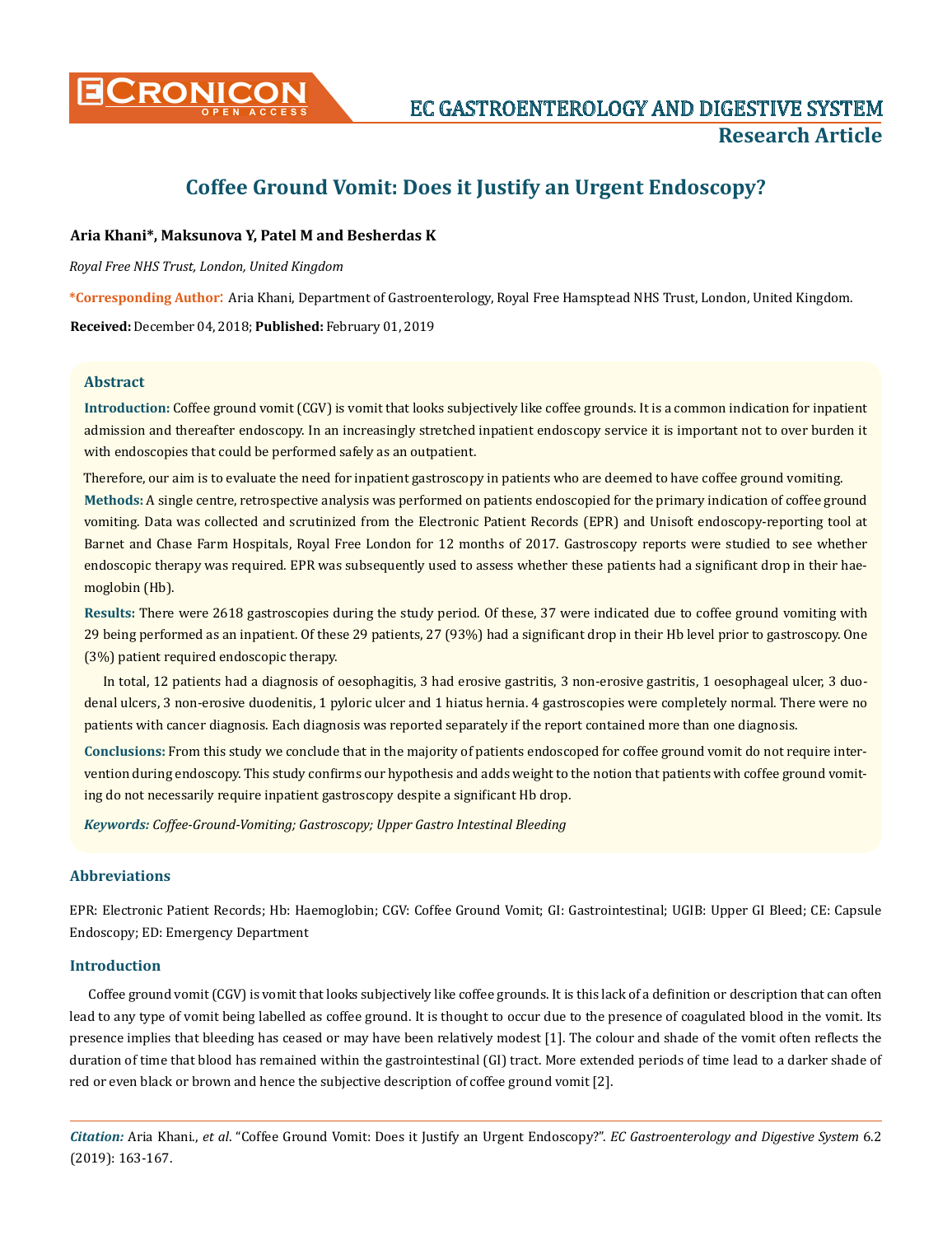There are many potential causes of CGV. These can include gastritis, oesophagitis, peptic ulcers, gastric and duodenal erosions, vascular malformations and occasionally benign or malignant tumours. In a significant number of cases, no cause is found [3]. The diagnosis relies on endoscopy, which also serves to provide a therapeutic intervention in cases of active bleeding. CGV itself can be a sign of acute upper gastrointestinal bleeding, one of the most common medical emergencies in the UK [4]. This is subsequently a common indication for inpatient admission and thereafter endoscopy. In an increasingly stretched inpatient endoscopy service it is important not to over burden it with endoscopies that could be performed safely as an outpatient.

## **Aim of the Study**

Therefore, our aim is to evaluate the need for inpatient gastroscopy in patients who are deemed to have coffee ground vomiting. We hypothesize that patients with coffee ground vomiting do not have significant upper gastro intestinal bleeding requiring endoscopic intervention.

#### **Method**

A single centre, retrospective analysis was performed on patients endoscopied for the primary indication of coffee ground vomiting. Data was collected and scrutinised from the Electronic Patient Records (EPR) and Unisoft endoscopy-reporting tool at Barnet and Chase Farm Hospitals, Royal Free London for 12 months of 2017. Gastroscopy reports were studied to see whether endoscopic therapy was required (defined as use of adrenaline injection, banding, clips, haemospray or gold probe). EPR was subsequently used to assess whether these patients had a significant drop in their haemoglobin (Hb) defined as a Hb drop  $\geq 20$  g/dl. Two independent researchers carried this out.

#### **Results**

There were 2618 gastroscopies during the study period. Of these, 37 were indicated due to coffee ground vomiting with 29 being performed as an inpatient. Of these 29 patients, 27 (93%) had a significant drop in their Hb level prior to gastroscopy. One (3%) patient required endoscopic therapy. This patient had significant co-morbidities, including ischaemic heart disease, hypertension, aortic valve replacement as well as a drop in Hb.

In total, 12 patients had a diagnosis of oesophagitis, 3 had erosive gastritis, 3 non-erosive gastritis, 1 oesophageal ulcer, 3 duodenal ulcers, 3 non-erosive duodenitis, 1 pyloric ulcer and 1 hiatus hernia. 4 gastroscopies were completely normal (Figure 1). There were no patients with cancer diagnosis. Each diagnosis was reported separately if the report contained more than one diagnosis.



*Figure 1: Graph Illustrating various diagnoses post inpatient gastroscopy.*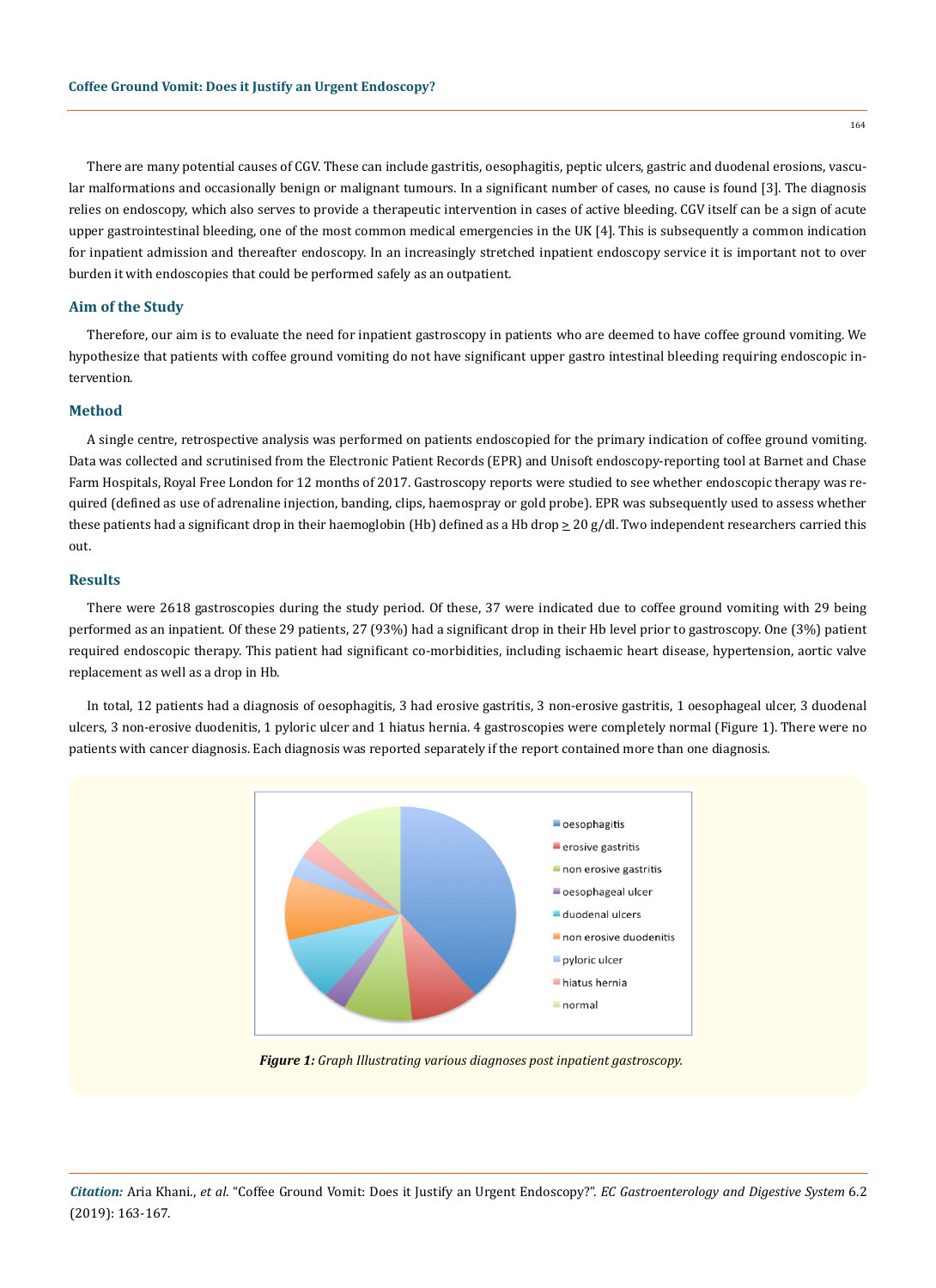# **Discussion**

CGV is widely accepted as a sign of acute upper GI bleed (UGIB) and this definition is incorporated into national guidelines [5-7]. Whilst the presenting complaint of frank haematemesis has been shown to be associated with high-risk active UGIB, presence of CGV is suggestive of more limited UGIB [6,8].

We hypothesised that that patients with CGV do not have significant UGIB requiring endoscopic intervention. The findings of this study support our hypothesis, as 27 (97%) of patients with CGV did not require therapy at endoscopy. This outcome is reflected in the literature to date. In a randomised study, early endoscopy in patients with coffee ground or clear nasogastric aspirate was not associated with significant benefit when compared to patients with fresh bloody aspirate [8]. Those with GCV did not require an endoscopic therapy and therefore endoscopy could be delayed [8]. This is further supported by multi-centre retrospective cohort study, ENERGIB-Turkey, which in its subgroup analysis did not find an association between CGV and performance of therapeutic procedures during endoscopy for nonvariceal UGIB [9]. However, this study has a relatively young population which limits its generalizability [9]. A retrospective analysis by Mana., *et al.* similar to our study in methodology found that only 3% of a more elderly patient population presenting with CGV required intervention at the time of endoscopy [10]. The main pathology at endoscopy was oesophagitis, which is also reflected in our findings [10]. Oesophagitis is common in elderly patients with CGV, but bleeding is seldom life-threatening [10,11]. Mana., *et al.* similarly concluded that where CGV is the primary indication for endoscopy, intervention is seldom required despite positive upper gastrointestinal findings at the endoscopy and consequently urgent endoscopy is not warranted [10].

Of note, the single patient requiring endoscopic intervention in this study was > 65 years of age, had Hb < 80 g/dL following a CGV episode and had multiple comorbidities including ischaemic heart disease. Whilst we are unable to perform sub-group analysis in view of a single patient requiring endoscopic therapy, a number of studies to date have demonstrated that advanced age, presence of major organ disease and Hb < 80 g/dL are associated with active bleeding and need for early endoscopic intervention [10,12-17]. Most notably, the Glasgow-Blatchford Scoring Tool has been widely verified to effectively risk-stratify patients presenting with acute UGIB [18,19]. Combination of low haemoglobin, high blood urea nitrogen, male sex, haemodynamic instability and presence of malaena, syncope, liver or cardiac pathology have been shown to identify high-risk patients with acute UGIB [12,18-20]. While the Hb drop was found in 93% of our patients, 23% had < 80 g/dL - one of which required endoscopic intervention. Blatchford., *et al.* did not incorporate CVG into the tool as in isolation, it has been found to be associated with low risk case fatality [12]. Consequently, a paradigm shift from concentrating CGV as a presentation in isolation to adopting a more holistic and multi-faceted approach to assessing on whether a patient, in light of their comorbidities and current clinic picture, requiring an urgent endoscopy may be warranted. This, however, would ideally need to be assessed in a randomised controlled trial setting to provide a valuable insight.

Furthermore, investigations such as capsule endoscopy may serve an additional role in triaging patients presenting acutely with CGV. In a prospective randomized controlled study, Sung., *et al.* assessed whether capsule endoscopy (CE) would be able to identify high-risk cases requiring admission and urgent endoscopy among haemodynamically stable patients presenting to emergency department (ED) with either CGV or malaena [21]. It found that none of the patients discharged following a negative CE (79% of patients assigned to CE group) had recurrent episode of UGIB or died [21]. CE had 88% sensitivity and 64% specificity in detecting acute UGIB in ED setting in a study by Meltzer., *et al.* who also found that the investigation was well tolerated among the patients and there was a high level of concordance in interpretation between emergency physicians and gastroenterologists [22]. Whilst further studies are needed, CE may prove to be a useful investigation in an emergency setting to triage patients with CGV and identify high-risk cases requiring urgent inpatient endoscopy.

As well as parameters incorporated into the Glasgow-Blatchford Tool, the age has been widely shown to predict complications and mortality associated with acute UGIB [9,10,11,15,17]. Mana., *et al.* noted that patients with advanced age presenting with CGV had mortality of 30% at 3 months post-endoscopy due to unrelated illnesses irrespective of endoscopy findings [10]. It has been suggested that in many cases CGV may be a reflection of pathology originating outside the upper GI tract or a disseminated systemic inflammatory response such as acute pancreatitis, renal or cardiac failure, drug toxicity or cancer, despite positive endoscopy findings [11]. Therefore,

*Citation:* Aria Khani., *et al*. "Coffee Ground Vomit: Does it Justify an Urgent Endoscopy?". *EC Gastroenterology and Digestive System* 6.2 (2019): 163-167.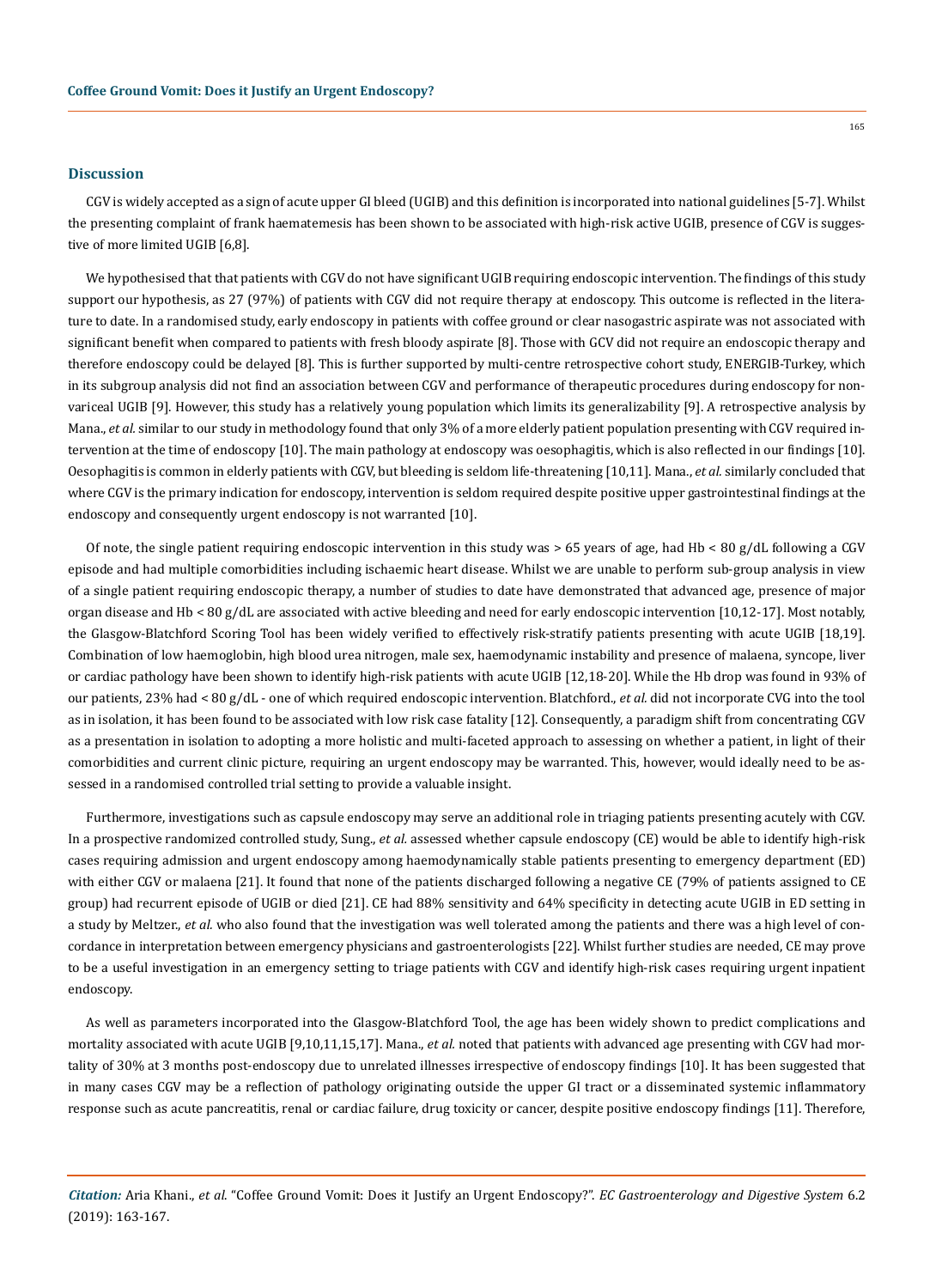the prognosis in medical patients with CGV may be largely dependent on the underlying co-morbidities rather than endoscopic findings [10,11]. A review of literature by Day., *et al.* highlighted that in a number of case reports blackening of the oesophageal mucosa was found in patients presenting with CGV [23]. In these patients, the underlying pathologies included low flow states secondary to sepsis, systemic inflammatory response associated with pancreatitis, cholangiocarcinoma, nephrotic syndrome and obstruction gastric secondary upper GI volvulus, rather than active UGIB requiring endoscopic intervention [23]. Thus co-morbid conditions and underlying pathology must be carefully considered when managing patients with CGV before opting for urgent endoscopy.

We acknowledge that our study has a number of limitations. The sample size of patients with CGV was small, thus the study was underpowered to demonstrate differences between subgroups. Furthermore, the retrospective cross-sectional nature of our methodology exposes our data to numerous confounding variables, possibly affecting overall outcome and interpretation. Additionally, we did not assess the mortality data post-endoscopies, which would help to further guide discharge process.

# **Conclusion**

From this study we conclude that in the majority of patients endoscoped for coffee ground vomit do not require intervention during endoscopy. This study confirms our hypothesis and adds weight to the notion that patients with CGV do not necessarily require inpatient gastroscopy despite a significant Hb drop. If findings from this study were to be repeated in other centres we may be able to discharge stable patients with coffee ground vomiting to early outpatient endoscopy thus reducing length of stay and pressure on already stretched inpatient emergency workload.

#### **Bibliography**

- 1. [Campbell Ian W and Moray Nairn. "Scottish Intercollegiate Guidelines network: management of diabetes \(SIGN 55\)".](https://www.researchgate.net/publication/244920709_Scottish_Intercollegiate_Guidelines_Network_management_of_diabetes_SIGN_55) *The British Jour[nal of Diabetes and Vascular Disease](https://www.researchgate.net/publication/244920709_Scottish_Intercollegiate_Guidelines_Network_management_of_diabetes_SIGN_55)* 2.1 (2002): 50-52.
- 2. [Ansari P. "Overview of GI bleeding" \(2018\).](http://www.msdmanuals.com/home/digestive-disorders/gastrointestinal-bleeding/gastrointestinal-bleeding)
- 3. [Palmer Kelvin. "Acute upper gastrointestinal haemorrhage".](https://www.ncbi.nlm.nih.gov/pubmed/17942452) *British Medical Bulletin* 83.1 (2007): 307-324.
- 4. Siau K., *et al*[. "Management of acute upper gastrointestinal bleeding: an update for the general physician".](https://www.ncbi.nlm.nih.gov/pubmed/29465096) *Journal of the Royal College [of Physicians of Edinburgh](https://www.ncbi.nlm.nih.gov/pubmed/29465096)* 47.3 (2017): 219-230.
- 5. [Palmer KR. "Non-variceal upper gastrointestinal haemorrhage: guidelines".](https://www.ncbi.nlm.nih.gov/pmc/articles/PMC1867732/) *Gut* 51.4 (2002): iv1-iv6.
- 6. [Saltzman JR. "Approach to acute upper gastrointestinal bleeding in adults". UpToDate \(2018\).](http://www.uptodate.com/contents/approach-to-acute-upper-gastrointestinal-bleeding-in-adults)
- 7. Kim Bong Sik Matthew., *et al*[. "Diagnosis of gastrointestinal bleeding: a practical guide for clinicians".](https://www.ncbi.nlm.nih.gov/pmc/articles/PMC4231512/) *World Journal of Gastrointestinal Pathophysiology* [5.4 \(2014\): 467-478.](https://www.ncbi.nlm.nih.gov/pmc/articles/PMC4231512/)
- 8. Lin Hwai-Jeng., *et al*[. "Early or delayed endoscopy for patients with peptic ulcer bleeding: a prospective randomized study".](https://www.ncbi.nlm.nih.gov/pubmed/8771420) *Journal of [Clinical Gastroenterology](https://www.ncbi.nlm.nih.gov/pubmed/8771420)* 22.4 (1996): 267-271.
- 9. [Mungan Zeynel. "An observational European study on clinical outcomes associated with current management strategies for non](https://www.ncbi.nlm.nih.gov/pubmed/23161291)[variceal upper gastrointestinal bleeding \(ENERGIB-Turkey\)".](https://www.ncbi.nlm.nih.gov/pubmed/23161291) *Turkish Journal of Gastroenterology* 23.5 (2012): 463-477.
- 10. Mana Fazia., *et al*[. "The significance of coffee ground vomiting?"](https://www.gastrojournal.org/article/S0016-5085(00)80153-5/pdf) *Gastroenterology* 118.4 (2000): A1089.
- 11. [Palmer Kelvin. "Acute upper gastrointestinal haemorrhage".](https://academic.oup.com/bmb/article/83/1/307/386560) *British Medical Bulletin* 83.1 (2007): 307-324.

*Citation:* Aria Khani., *et al*. "Coffee Ground Vomit: Does it Justify an Urgent Endoscopy?". *EC Gastroenterology and Digestive System* 6.2 (2019): 163-167.